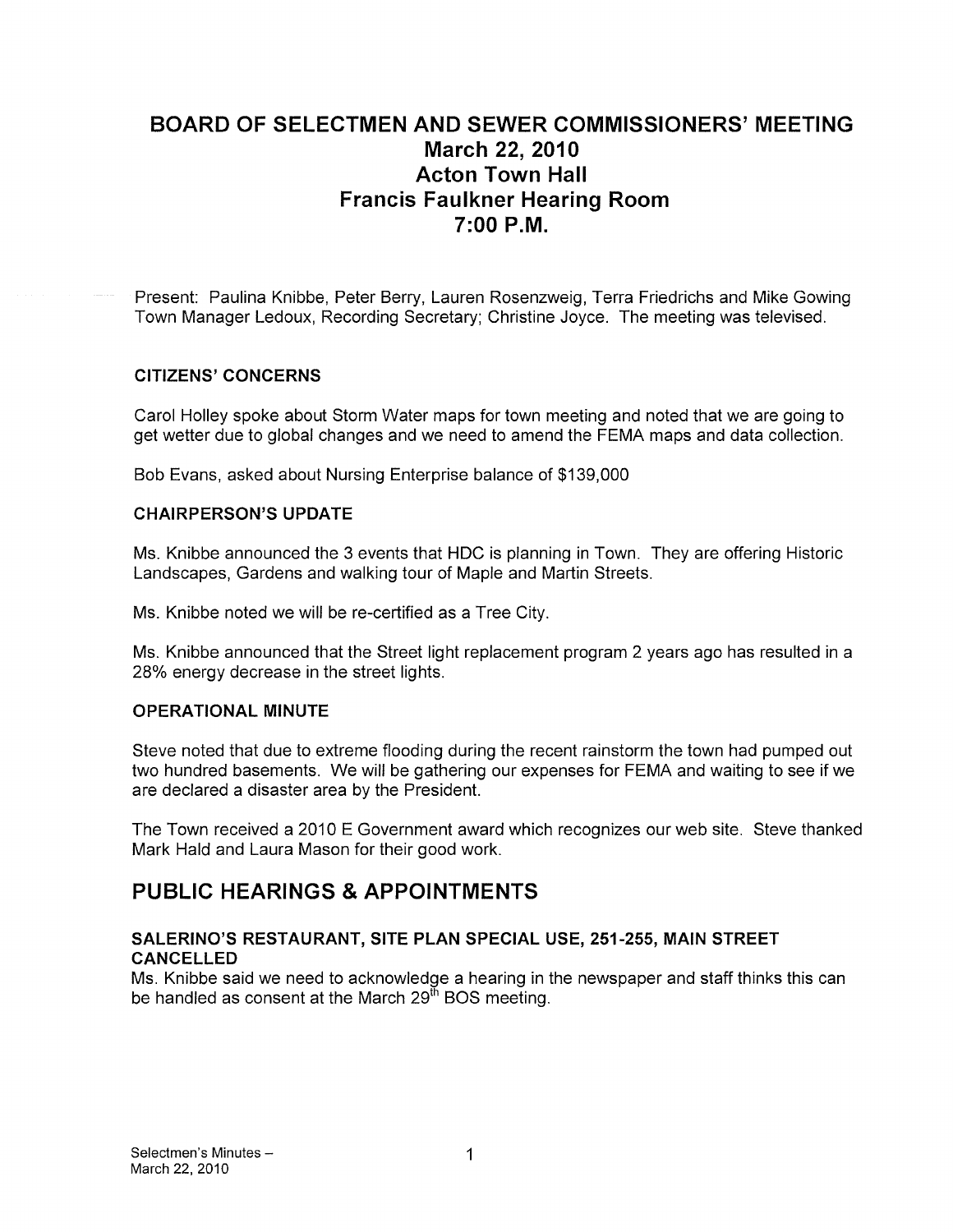#### EDC -SIGN BYLAW REVIEW

Ms. Friedrichs said staff has reviewed signs not in compliance. EDO took up the issue and EDO decided that we call together the businesses and review how we should enforce the existing zoning requirements.

Doug Tindal — There will be a sub-committee of EDO with the business community and the town. They have issues around compliance. EDO was approached about signage and the town's complicated sign by laws. The Town has gone through times when they have done nothing and now the town is in a vigorous manner to bring in to compliance. They think that communication needs to be reviewed and to review the bylaw as well as provide sign bylaw education.

Business owner David Didriksen outlined need for looking into the entire process. He feels that the business community and the residents have a common goal for the town to look attractive Ms. Knibbe noted rules should be clear and they are not currently. She felt it is necessary in town to control the signage. Our attorney said the Town Manager should be the one to make the changes. She feels we need to review the sign bylaw, with an eye to long term and short term issues.

Ms. Rosenzweig said that this is step one and the Town Manager noted that he wanted to have a meeting after town meeting to discuss this.

Oounsel suggested that a letter go out in. The zoning bylaw needs tweaking and would welcome some of the things that could be discussed.

Roland discussed by right signs.

Mr. Gowing asked about violations and were they sale signs, as opposed to just a sign for the business.

Ms. Friedrichs agrees with counsel and recommends that a process be put in place in a kinder manner.

EDO wants a 120 day stay to resolve and figure out what is wrong and what will be allowed.

Ms. Knibbe noted Oounsel to constitute committee to investigate and come back with suggestions. She recommends that a letter go out to all businesses with pending sign issues that the Town Manager will review enforcement in a case by case manner.

Ms. Friedrichs asked if she could meet with business and staff to discuss possibilities of process. Nina noted that the signage must be enforced under the bylaw. The Town can make the enforcement steps

Ms. Knibbe said we need to look at the three issues, look at bylaw, what do we do about current enforcement under way and practice, how enforcement is looked in to. Doug Tindal said they want resolution of the fines and to stop the fines and bring their signs into compliance. Town Oounsel reiterated that the Town Manager is obligated to enforce, and can discuss with each party on a case by case basis.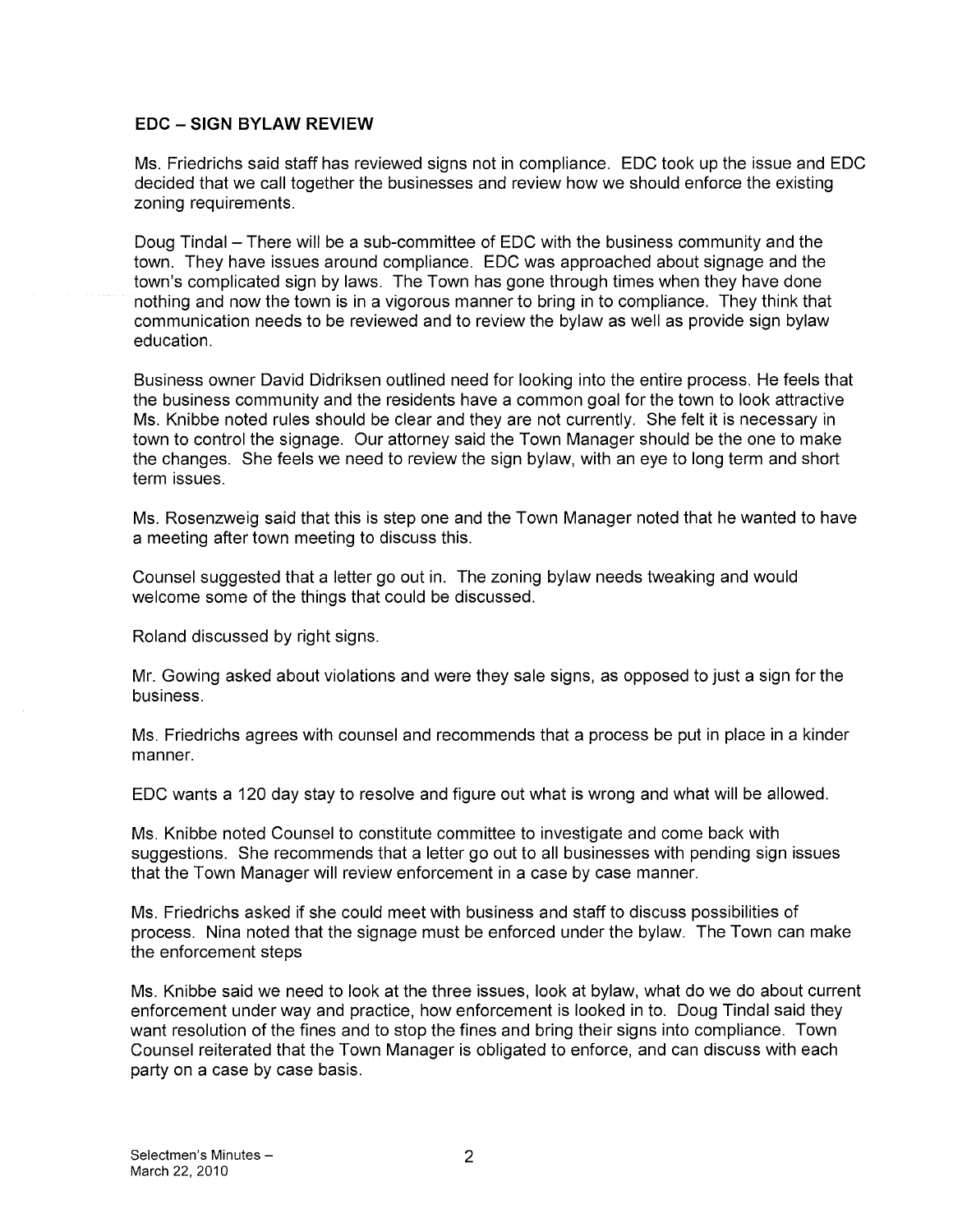Town Manager said that he questioned his authority and has sworn to obey the law. Ms. Knibbe - Move that we recommend staff develop alternate mechanisms of enforcement of fines. Ms. Friedrichs — second - UNANIMOUS VOTE

Mr. Gowing asked Roland about a sliding scale for each day we see the violation, \$300.00 per sign per day.

Ms. Rosenzweig asked if Nina (town counsel) thinks we need to send the letter provided. Ms. Knibbe — Moved to send a letter out to anyone in violation and encouraged them to come in and discuss and obtain the correct information. Ms. Friedrichs — second. UNANIMOUS VOTE

### KAREN MAINES -VANASH FLORALS, REQUEST FOR FEE WAIVER

Ms. Maines said she purchased the property and worked with planning and was trying to do the right work. After two years went by they issued a violation. She received violation visit. She wants the fees waived due to the fact that she considers herself as a different case because she had begun the paperwork and some how planning lost it. She noted her sign was the correct size.

She asked that the filing fees be waived and said she has a meeting with Roland to address this. Ms. Knibbe said that the change will prevent this in the future. Mr. Gowing said that under the circumstances we should waive the fees. Mr. Gowing —Moved to waive the filing fees for Ms. Maines. Ms. Friedrich - second. 4-1 Ms. Rosenzweig NO. motion passes

Ms. Rosenzweig disclosed she has done business with Ms. Maine's floral shop. Ms. Rosenzweig said she was more comfortable with the \$250 and \$75 fee reduction by half than the entire filing fees waived. Ms. Friedrichs emphasized that she voted to waive the fees because we could not find the paperwork and no proof that they did not follow the rules. This is a special case and should not set a precedent.

### 531 MASSACHUSETTS AyE, LLC, SITE PLAN SPECIAL PERMIT AMENDMENTS AND USE PERMITS.

Public hearing has been closed and the Chairman will allow the members to make a brief statement about this Decision. They will then review the detailed Decision.

Mr. Gowing noted he is in support and we need to come to resolution.

Ms. Friedrich spoke about the missing trees and hoped the board will make sure the provisions that are in place is what the public fell in love with.

Ms. Knibbe noted that as a board reviews this decision we should consider the balance of private property rights and public interest. She feels that it is sensitive to the area and provides substantial improvement and satisfies the laws. Ms. Knibbe believes that this is an excellent project.

Mr. Berry is in favor of both the project and the process —he noted that the Developer has been before all Boards and held several meetings with neighbors and other stake-holders. We place Legal ads in the paper to let everyone know of the meetings. HDC has conditions they identified that still have to be met.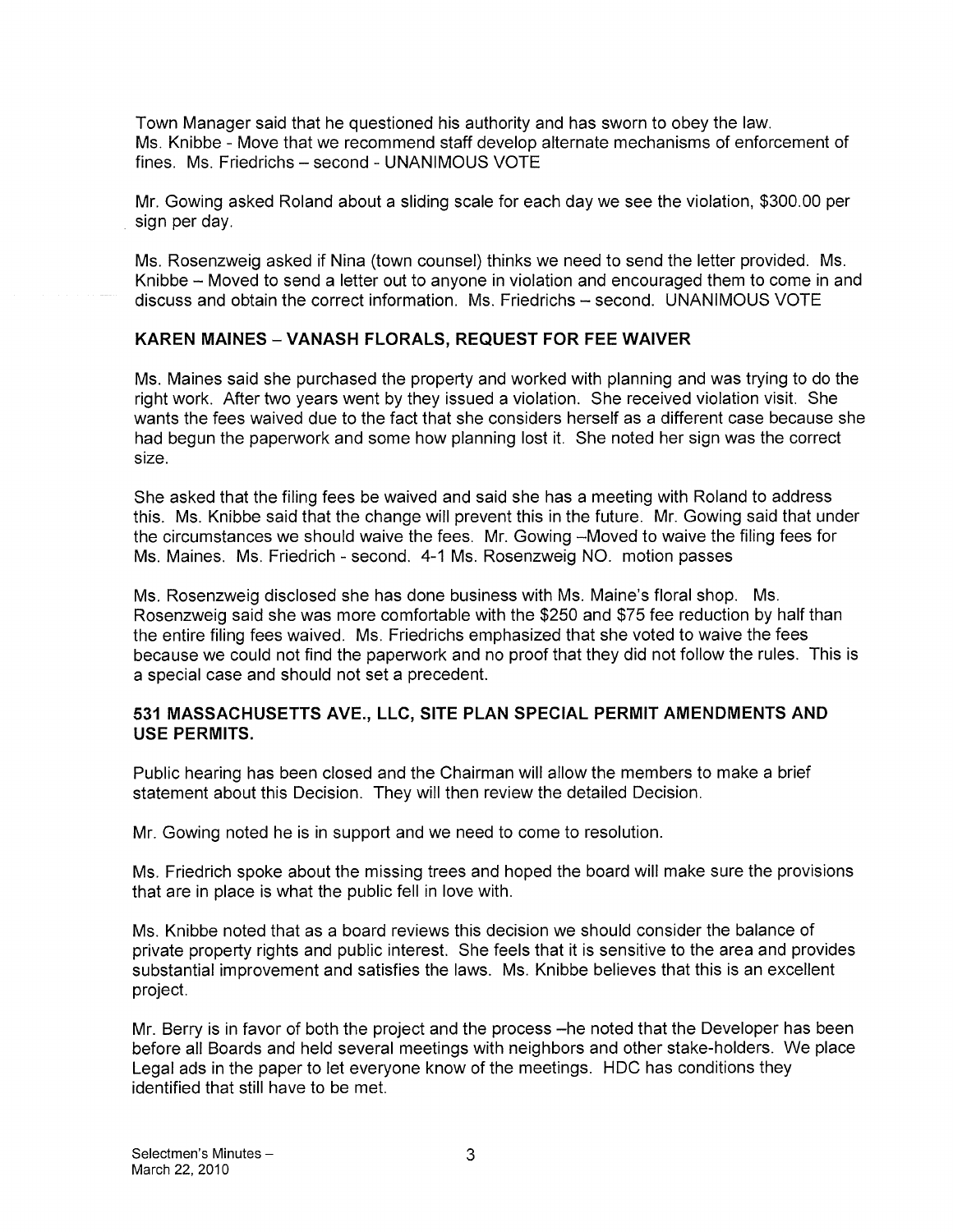Ms. Rosenzweig said she agrees and she was on the Planning Board when this parcel was zoned for mixed use. Town Meeting approved that there be a mixed use project to encourage the vitality of the village. The applicant was given feed back to get involved with outreach. Uses do change all the time and the applicant needs to be able to have the same flexibility of uses within what is allowed in the Zoning Bylaw.

The Board went through the findings decision.

2.2 Ms. Friedrichs does not want implication that there is no runoff on site. Mr. Berry - Moved to remove 2.3 last sentence Ms. Rosenzweig — second

2.4 Ms. Friedrichs wanted to add missing drawings. Ms. Friedrichs — Moved to put correct HDC documentations COA from 2009. Mr. Gowing — second. Counsel said it was improper to discuss the inclusion of drawings that were submitted by HDC. Motion fails

Add after 2.4 the finding that ties this to the zoning bylaw in this matter. Ms. Rosenzweig — Moved to add new finding Ms. Friedrich - second. 4-1 Terra No - Motion passes

- 2.5 None
- 2.6 None
- 2.7 None
- 2.8 hold Ms. Friedrichs asked a question about this section Ms. Rosenzweig Moved to remove with a stage language. Mr. Berry — second. 4-1 Ms. Friedrichs, NO
- 2.9 None
- 2.10 None
- 2.11 None
- 2.12 None
- 2.13 None
- 2.14 None
- 2.15 None
- 2.16 None
- 2.17 None
- 2.18 None
- 2.19 Remove
- 3.1. Ms. Rosenzweig Move to reword submit outdoor lighting 10.6 of the Zoning and Chapter P of the Town Mr. Gowing — second. UNANIMOUS VOTE
- 3.1.2 None
- 3.1.3 None
- 3.1.4 None
- 3.1.5 None
- 3.1.6 None
- 3.1.7 Mr. Berry Moved to Strike in consultation to modify landscaping with approval of the Tree Warden Ms. Rosenzweig — second UNANIMOUS VOTE
- 3.1.8 None
- 3.1.9 None
- 3.1.10 None
- 3.2.1 Clarification of Maximum seats not exceed 95 seats or 95 seats total for restaurant uses.
- 3.2.2 None
- 3.2.3 Ms. Knibbe discussed flexible performance space. Mr. Gowing and Ms. Rosenzweig said we need to be flexible with the uses.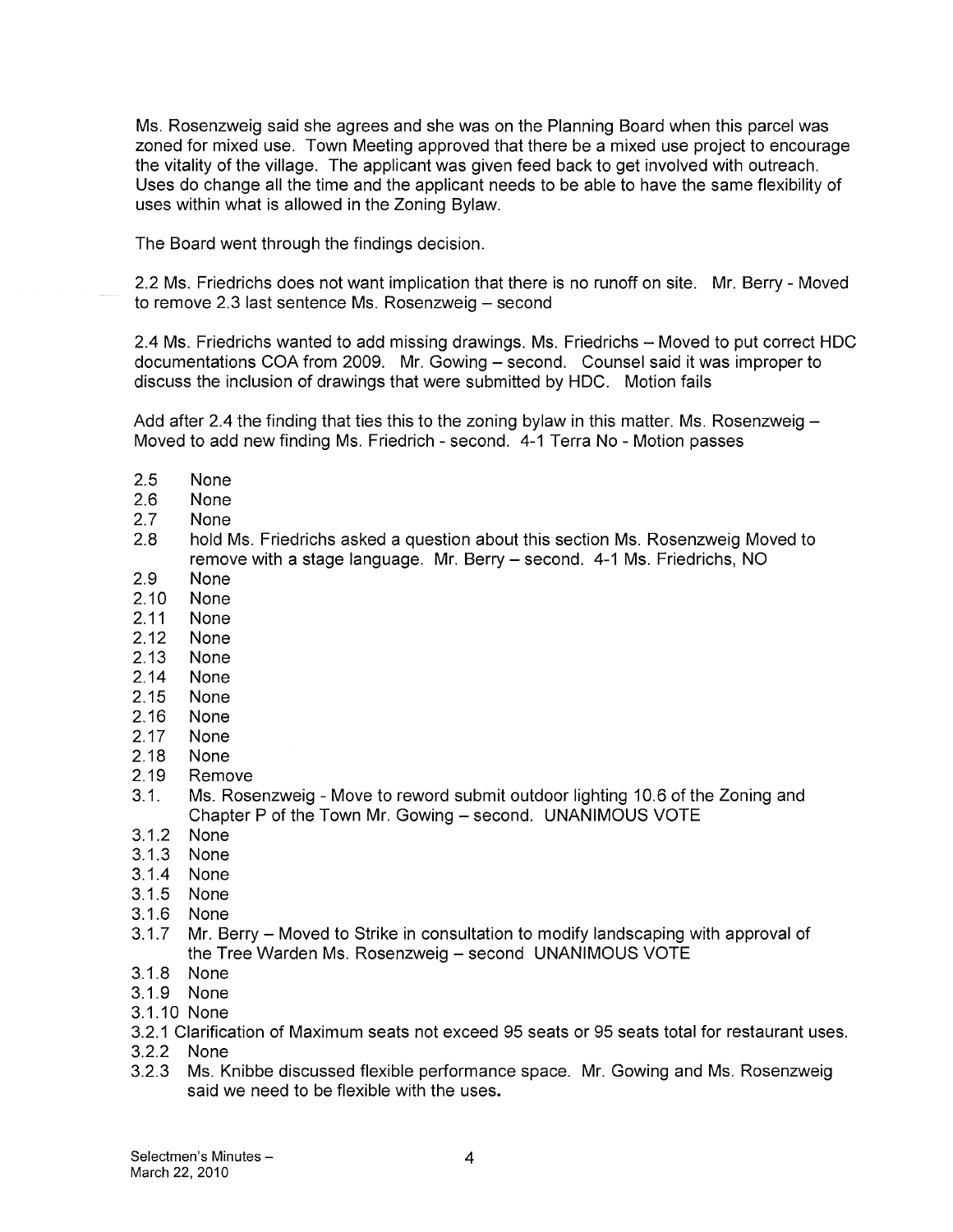Ms. Friedrichs - Moved to Move the end of sentence without prior approval of BOS. Ms. Friedrichs — Moved that we get what the applicant sold us and types of businesses presented during public hearing NO SECOND

- 3.2.4 None
- 3.2.5 None
- 3.2.6 None
- 3.2.7 None
- 3.2.8 Ms. Knibbe wants it to reflect the crosswalks. Roland said traffic signal language is very broad and more specifically refers to a pedestrian signal. Ms. Knibbe Moved to replace "traffic signal' with the words "Pedestrian crossing. " Ms. Rosenzweig — second.
- 3.2.9 Ms. Rosenzweig Moved to "complete Mass Ave. improvements" and remove the word "promptly" add "prior approval" Mr. Gowing — second. UNANIMOUS VOTE
- 3.2.10
- 3.2.11
- 3.2.12
- 3.2.13
- 3.2.14
- 3.2.15
- 3,2,17
- 3.2.18
- 3.2.19
- 3.2.20
- 3.2.21-
- 3.3.22 Ms. Knibbe Moved that no work on the site governed by building permit shall begin prior to the issuance of a building permit. Mr. Gowing, — second. Ms. Friedrichs abstained. Motion passes 4-1
- 3.2.23
- 3.2.24
- 3.2.25
- 3.2.26
- 3.2.27
- 3.2.28
- 3.2.29
- 2.3.30
- 2.3.31
- 2.3.32
- 2.3.33
- 2.3.34 Ms. Knibbe Moved to add a condition that structures be held water tight to make sure the buildings on site are kept free of water to the satisfaction of Building Commissioner. Ms. Friedrich — second. UNANIMOUS VOTE

Mr. Berry — Moved to require a performance bond. Staff to prepare a Performance Bond. No second. Motion fails, No Second.

3.3.1

3.3.2

- 3.3.3
- 3.3.4 Roland suggested we add at the seventh line "for beginning construction activities and that the plan shall not rest for more than 2 years." Ms. Rosenzweig — Moved to add the language as suggest by Roland. Mr. Berry — second. 4-1 Ms. Friedrichs — No, Motion passes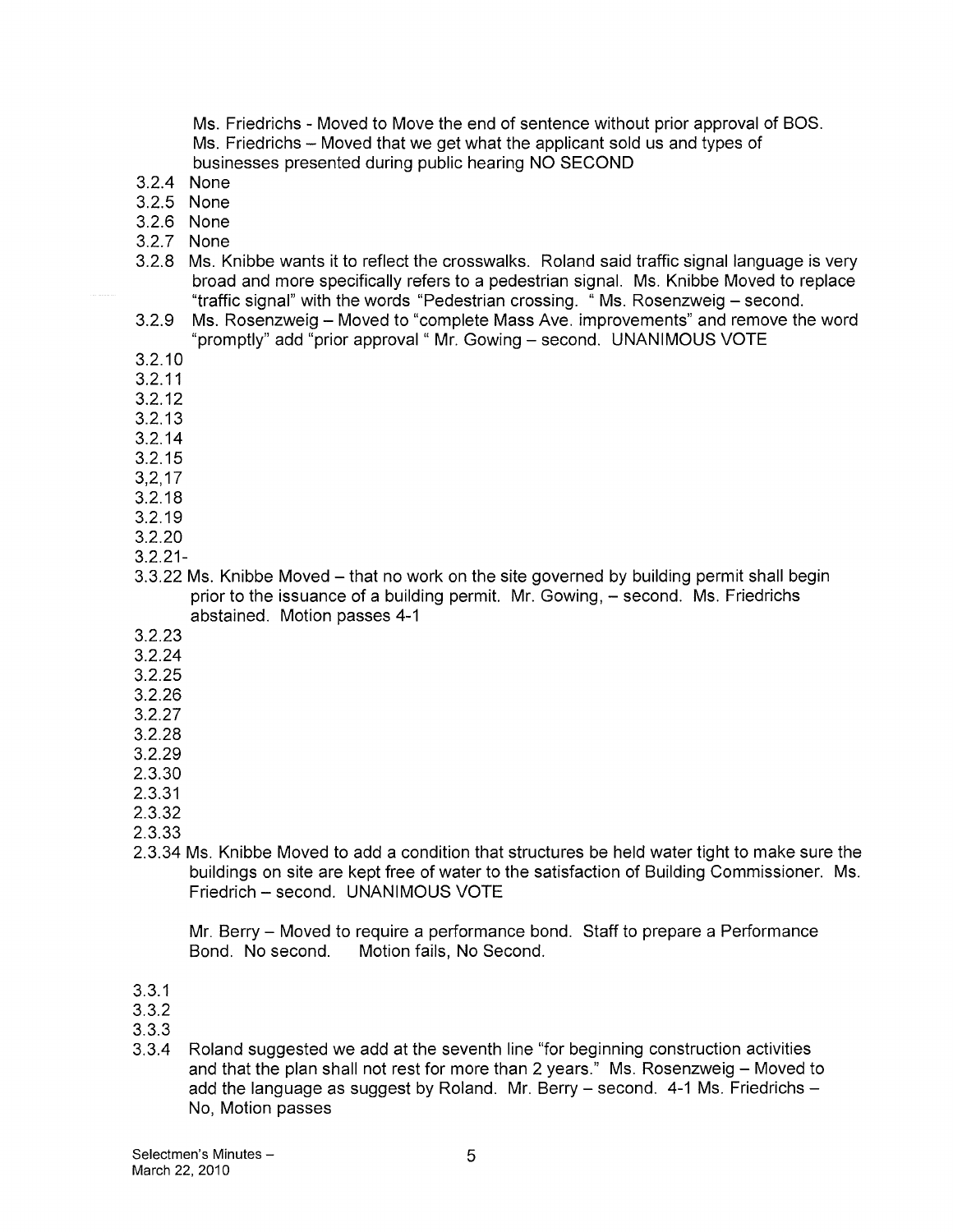3.3.5 Minor changes to reflect that BOS would decide whether a public hearing for modification would be made by BOS.

Ms. Knibbe — Moved to approve the Decision with changes as noted. Mr. Berry, -second. 4-1 Ms. Friedrichs No. Motion passes

### SIDEWALK COMMITTEE PRESENTATION OF SIDEWALK DESIGN GUIDELINES

The Committee gave a slide presentation on the Design Guidelines that have been developed.

Ms. Knibbe noted that many sidewalks are negotiated with the home owners and asked to include that in the materials.

Ms. Friedrich spoke about Taylor Road sidewalk and an opt in process. Ms. Freidrichs asked about encouraging meandering sidewalks.

Ms. Friedrichs — Moved to accept as amended, Mr. Gowing — second. UNANIMOUS VOTE

# SELECTMEN'S BUSINESS

### ALGIBUDGET DISCUSSION

No Discussion

# 2010 ANNUAL TOWN MEETING WARRANT

No Discussion

### ACTON ASSISTED LIVING/ROBBINS BROOK, SITE PLAN AMENDMENT ##11/18/98-366. PHASES 2 & 3, 886-900 MAIN STREET

Mr. Vazza noted that their approval included that they provide units for eligible buyers and originally they had set aside 3 units as affordable and they would be included in the States Affordable count. Has not been able to market the units and asked to have the restriction removed. He would like to complete the project. Mr. Berry said we do have a memo from Acton Community Housing Corp. suggesting the developer return \$20,000 per unit to the affordable housing fund or \$60,000. for the release of the three affordable units.

The developer was looking for relief. Mr. Berry said if they are not offering us anything he can not support. Mr. Vazza said it is a very trying time. He is trying to save the project.

Ms. Friedrichs agreed with Mr. Berry and wanted conditions of what we were to get and wants to look at the bylaw and sections and density they may have gotten. Roland said that there was no density bonus for this project

Ms. Rosenzweig noted that these will sell and will help them economically, she agrees with Mr. Berry and suggested Mr. Vazza meet again with the ACHC. Mr. Vazza was asked if he would pay \$2,000 payable to the Town as each of the 35 unit's passes, resulting in the total of \$60,000 over time and completion of units.

Ms. Knibbe asked about the market rate units vs. the affordable rate. She says we have a need in the town to get to closer to the affordable 10%. Ms. Knibbe suggested we stick to the number in the ACHC suggestion.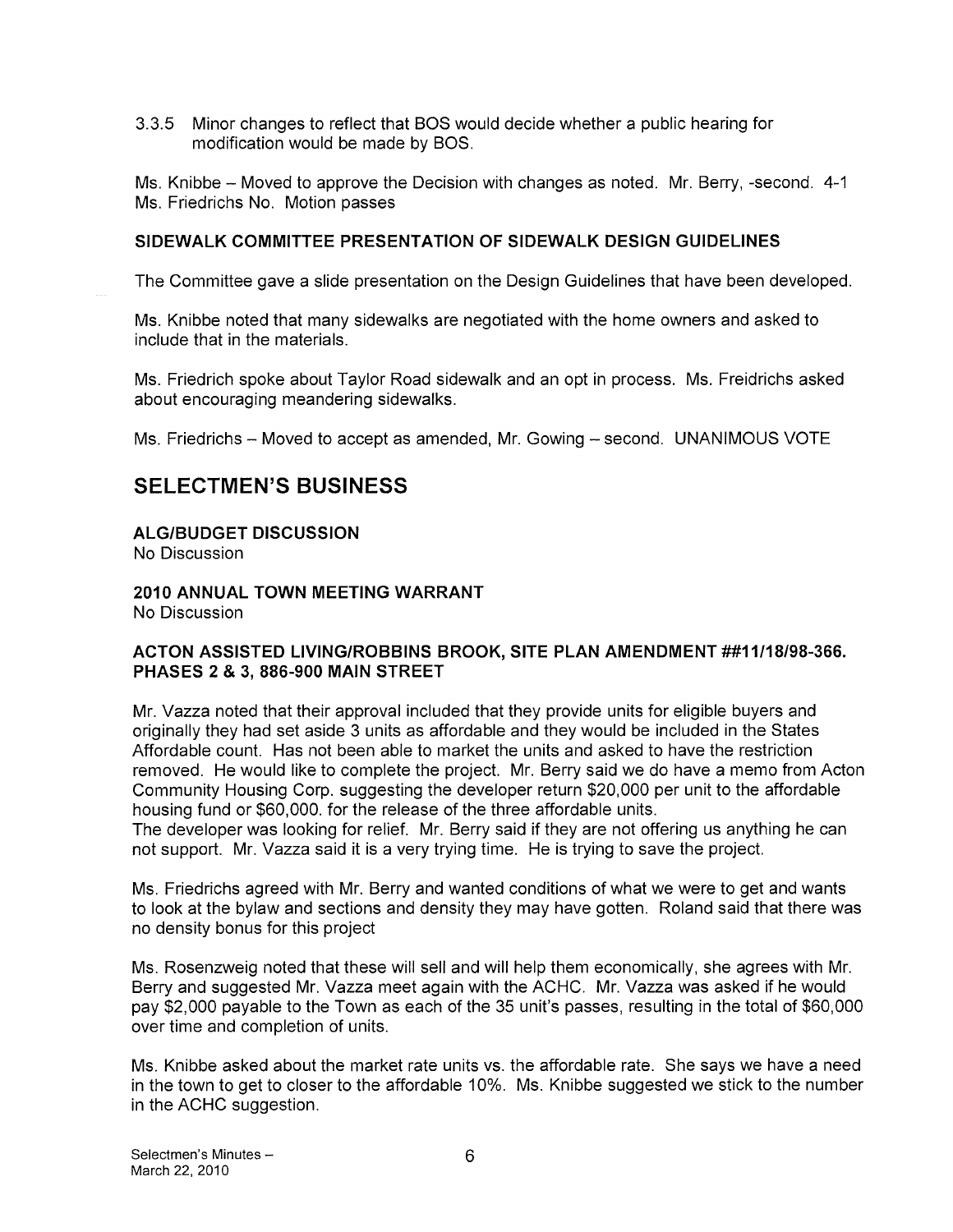Roland said the project was under full service retirement special permit and the affordable units were negotiated and there were no density bonus. This was a large project and the Selectmen asked they contribute the four affordable units to the Town.

Peter asked Roland about ACHC suggestion. He has offered to pay a fee as each unit passes. Roland said it could be done.

Mr. Berry -Moved to grant Mr. Vazza the removal of the three affordable units at Robbins Brook in return for contribution to ACHC of \$60,000, that \$2,000 shall be paid at the time each unit comes in for an Occupancy Permit, and condition that we will receive the full \$60,000. Ms. Knibbe second. Mr. Gowing asked to add to that a completion date by which they would be built. Ms. Rosenzweig suggested \$2,000 per unit for three years and that at the end of the three years April 1, 2013 the full payment of any balance of the \$60,000 be paid. Ms. Rosenzweig second- Ms. Friedrichs No, 4-1 Motion Passes

Ms. Knibbe was reluctant to agree with something with a long time frame. Friendly amendment and include an end date when the rest of the money is due. Roland will add that to the decision.

### W.R. GRACE SUSPENSION STUDY, SINKING POND

Ms. Rosenzweig said the letter was appropriate and Move to sent it. Ms. Friedrichs — second. UNANIMOUS VOTE

### BOY SCOUT COURT OF HONOR

Selectman Friedrichs will attend.

### AUTHORIZATION TO APPLY FOR CLEAN AIR AND MOBILITY GRANT, YEAR 2

Ms. Rosenzweig spoke about the application for the continuance of the Grant to Year 2. Authorize the Town Manager to sign the letter on behalf of the Board — Ms. Knibbe — Moved to authorize the Town Manager to sign the Grant. Ms. Rosenzweig — second. 4-1 Ms. Friedrichs, Abstained Motion passes

### OTHER BUSINESS

Town Manager was authorized to sign the Letter to Mass High re: discontinuance of the State Highway portion of Route 111 at the WAVE site.

### CONSENT

Ms. Fried richs wanted to hold February  $8<sup>th</sup>$  minutes and to have them reflect that she would support for the disabled and elderly.

Mr. Gowing — Moved to accept the consent items except for Feb 8th. Ms. Rosenzweig second. UNANIMOUS VOTE.

Ms. Friedrichs  $-$  Moved to accept Feb  $8<sup>th</sup>$  minutes with changes. Mr. Gowing  $-$  second. UNANIMOUS VOTE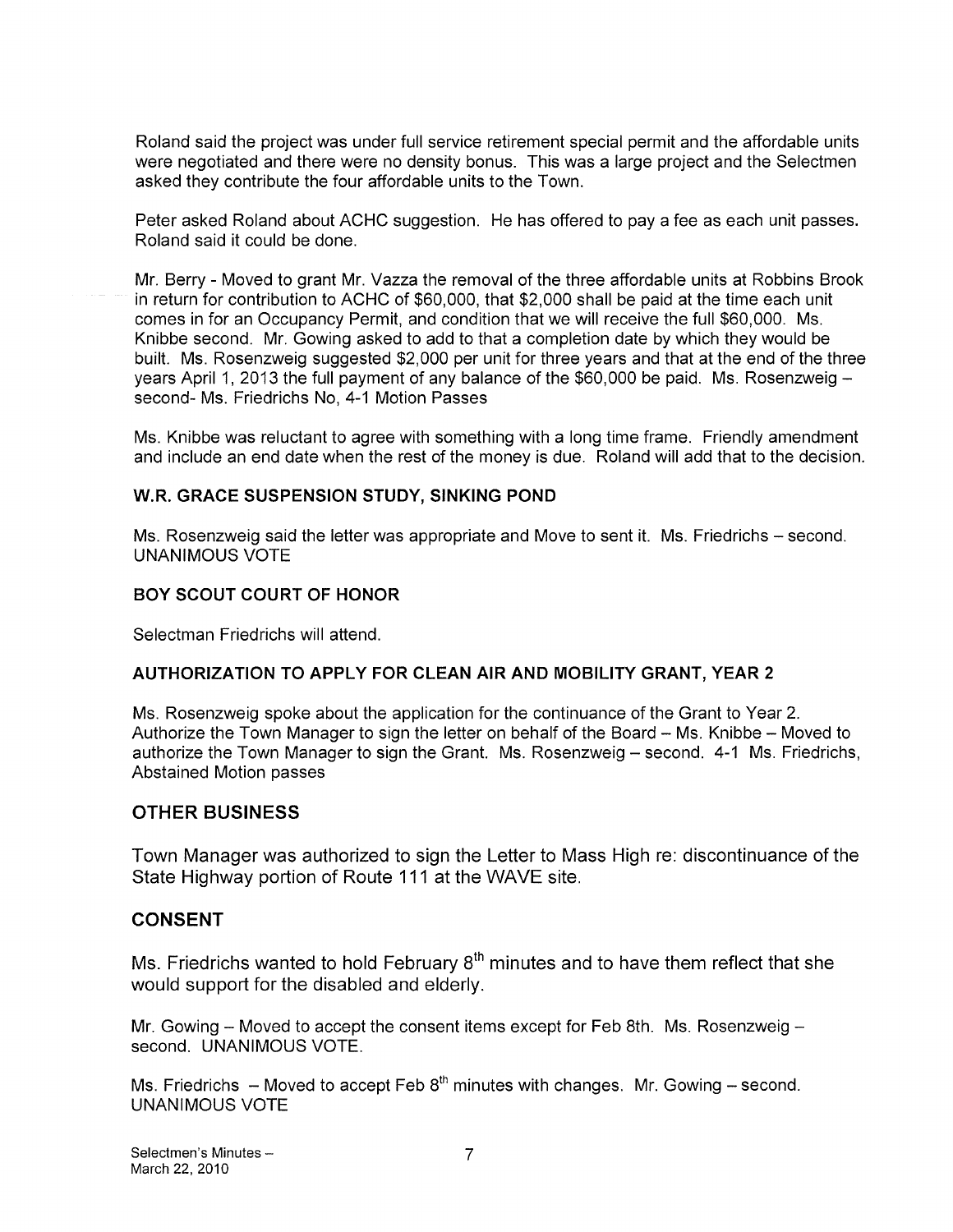# EXECUTIVE SESSION — None

Christine Joyce, Recording Secty Clerk

Date: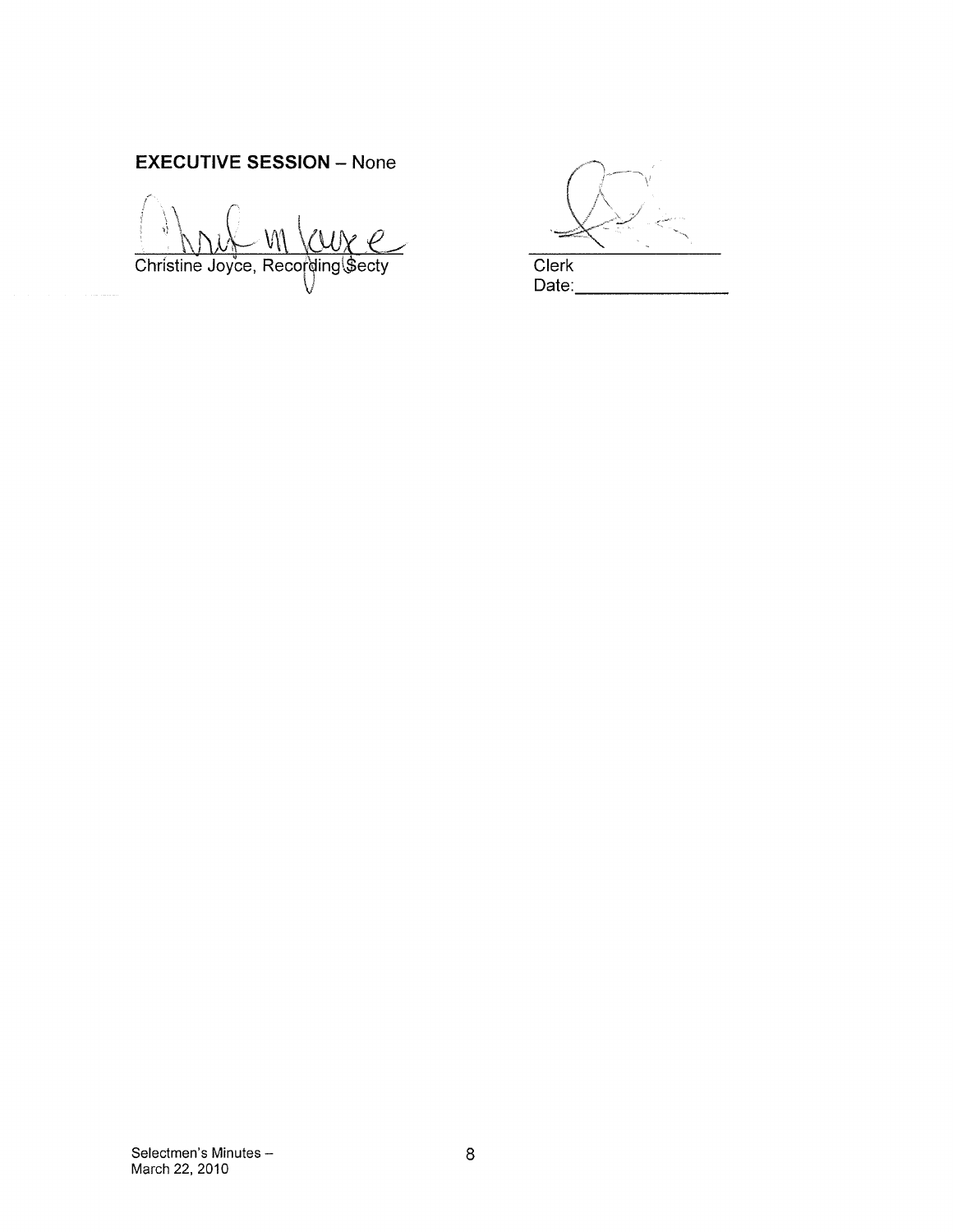# BOARD OF SELECTMEN & SEWER COMMISSIONERS' MEETING AGENDA

# Francis Faulkner Hearing Room March 22, 2010 7:00 PM

# I. CITIZENS' CONCERNS

# II. PUBLIC HEARINGS AND APPOINTMENTS

# 1. 7:05 CHAIRMAN'S UPDATE

The Chair will briefly update the Board on Topics of interest

# 2. 7:10 OPERATIONAL MINUTE The Town Manager will provide a brief report on topics of interest

# 3. 7:30 SALERNO'S RESTAURANT, INC., SITE PLAN SPECIAL USE, SPECIAL PERMIT APPLICATION HEARING CANCELLED

4. 7:35 BOARD OF SELECTMEN TO REVIEW RECOMMENDATIONS FROM THE ECONOMIC DEVELOPMENT COMMITTEE ON SIGN BYLAW

Enclosed please find materials in the subject regard for Board Consideration.

# 5. 7:45 KAREN MAINES, VANASH FLORALS, REQUEST FOR A FEE **WAIVER** ISSUE: Fees and sign bylaw, enclosed please find materials in the subject regard

- 6. 8:00 WAVE SITE PLAN SPECIAL PERMIT, BOARD DISCUSSION ISSUE: Draft Decision Review, enclosed please find materials in the subject regard
- 7. 8:30 SIDEWALK COMMITTEE PRESENTATION OF SIDEWALK DESIGN GUIDELINES ISSUE: The Sidewalk Committee will present their Guidelines

# III. SELECTMEN'S BUSINESS

8. ACTON ASSISTED LIVING/ROBBINS BROOK, AMENDMENT #11118198- 366 PHASES 2 AND 3, 886-900 MAIN STREET Enclosed please find materials in the subject regard for Board Consideration.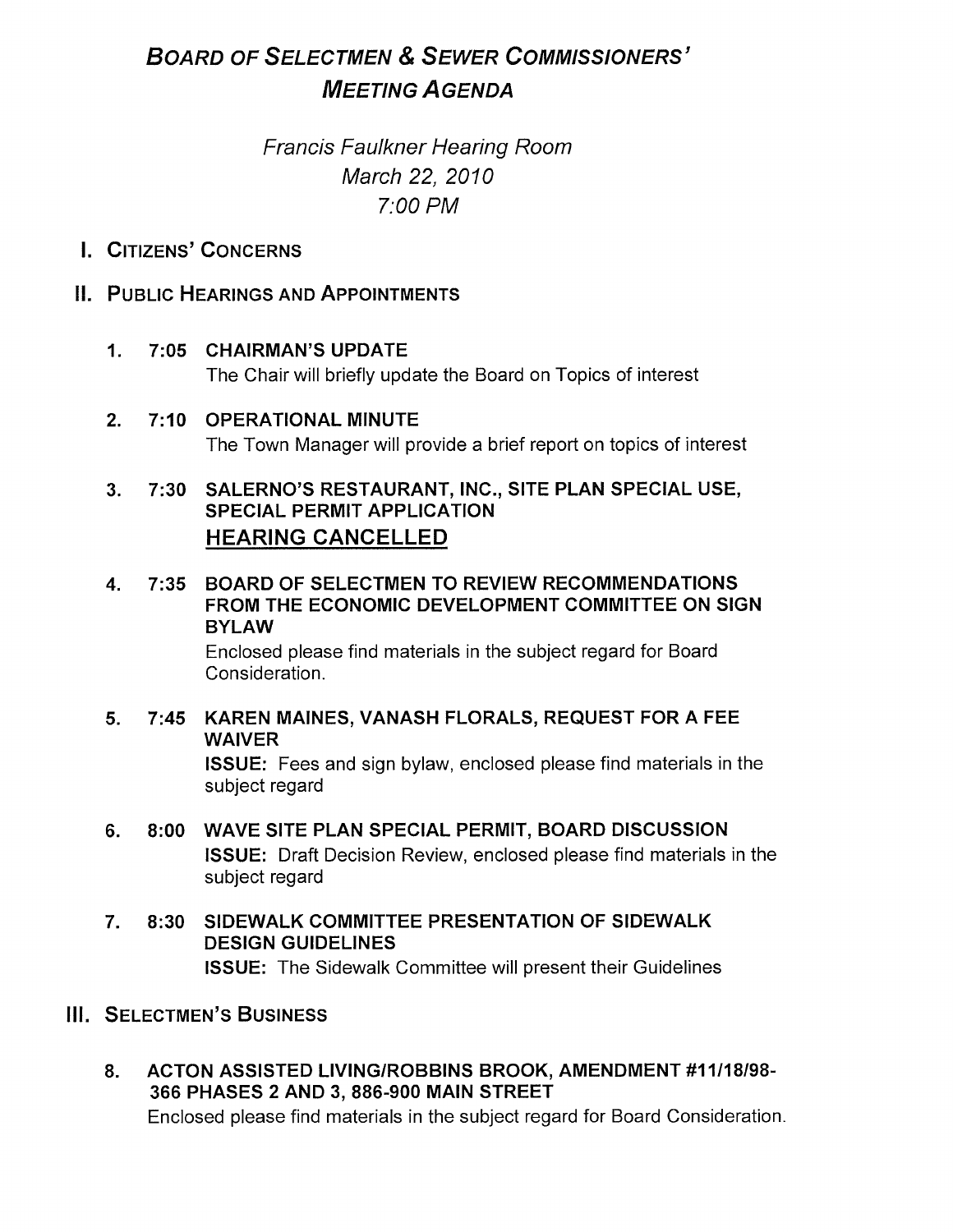## 9. SELECTMEN'S REPORTS

# 10. 2010 ANNUAL TOWN MEETING

# 11. W.R. GRACE COMMENTS RE: SINKING POND SEDIMENT RE SUSPENSION STUDY

Enclosed please find materials in the subject regard

# 12. BOY SCOUT COURTS OF HONOR, APRIL 25, 2010, FOR BOARD ASSIGNMENT

Enclosed please find materials in the subject regard.

13. AUTHORIZATION TO APPLY FOR CLEAN AIR AND MOBILITY GRANT YEAR 2

Enclosed please find materials in the subject regard, for Board consideration.

# 14. OTHER BUSINESS

# IV. CONSENT AGENDA

15. ACCEPT MINUTES, BOARD OF SELECTMEN, FEBRUARY 8 AND FEBRUARY 22, 2010

Enclosed please find materials in the subject regard, for Board consideration.

# 16. ONE DAY LIQUOR LICENSE, NARA PARK Enclosed please find materials in the subject regard

# 17. ACCEPT GIFT, RECREATION DEPARTMENT Enclosed please find a gift of \$1,500.00 from Dunkin Donuts to be used for Recreation programs at NARA Park

# 18. ACCEPT GIFT, RECREATION DEPARTMENT Enclosed please find a gift of \$25.00 from Edible Arrangements, to be used

# for Summer Concert Series drawing prize

# 19. ACCEPT GIFT, RECREATION DEPARTMENT Enclosed please find a gift of \$1,500.00 from Especially Pets to be used to help fund Acton day

# 20. ACCEPT GIFT, WEST ACTON CITIZENS' LIBRARY

Enclosed please find a gift of \$1,730.00 from the Auxiliary to refinish floors at the Library and to accept the gift of 6 framed watercolors from Liz Field, for the display in the Library